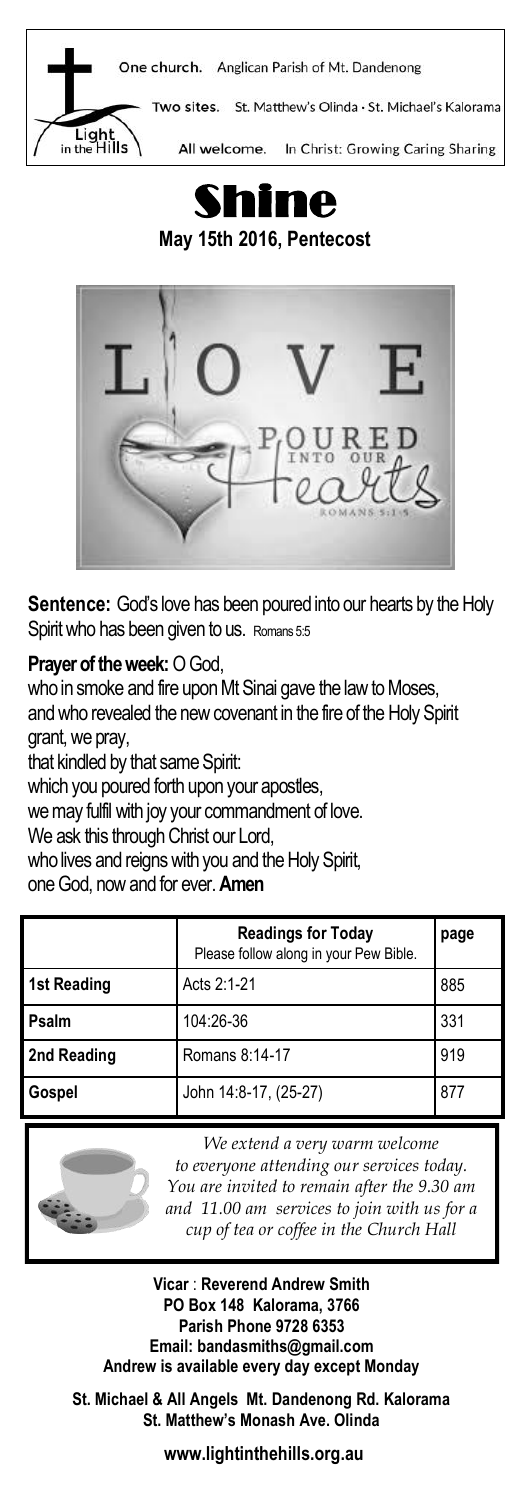



# **The Alpha Course is back for 2016**

All Welcome It's still not too late to sign up! This year we will be running a newer shorter version of the course. Commencing tomorrow Monday the 16th of May at 7.00pm the Alpha Course will run for 6 weeks. The course and materials are free but a donation of \$5.00 per week to cover the cost of dinner would be appreciated.

*Contact Andrew on 9728 6353 for more details.* ————————

# **Sunday May 15th**

## **A SERVICE OF THANKSGIVINGFOR OUR EMERGENCY SERVICES**

This will be an opportunity to praise God and give thanks for the wonderful care and protection provided to our community over the hot summer months. 3pm at St Claire's Roman Catholic Church followed by afternoon tea.

## **Saturday 21st May 7.00pm. Film night at St Michael's Hall.**

We will be watching a very popular film that many people enjoyed last year about prayer, war and a small room. BYO snacks and nibbles . Tea, coffee will be provided on the night —————————-

## **Tues. May 24th at 12.30pm**

Friendship Lunch at Brunch. RSVP to Carolyn by Mon. May 23rd.

## **Saturday May 28th**

Men's Fellowship Breakfast 8.30am St Michael's Hall This is a new venture to reach out to the men of our church and community. Cost: Gold coin donation to cover the cost of Breakfast. RSVP to Andrew if you would like to be involved. 97286353

#### **———–——————————————- Sunday 29th May 10am.**

**Combined Parish Communion Service and Sunday School 10am at St Matthew's Olinda followed by a Koinonia Lunch**  Please note that this will be the only service in the Parish on this Sunday.

## **Sunday 29th May at 6.00pm**



## **World Vision & St Mark's Emerald present a Night of Hope.**

Grace Arach (a former Ugandan child soldier who was abducted into the Lord's resistance army (LRA) at the age of 12) and Levi McGrath (an award winning Australian singer/ songwriter who spent six months in Uganda working with child soldiers) will share A Night of Hope where inspiring stories will be told and songs will be presented that will challenge and inspire people from all walks of life to hold onto a hope that can only come from God.

#### —————————————————— **beyondblue BASH**

Many of us have been affected by depression and anxiety, either personally or through family, friends or colleagues. Right now, over 1 million Australian adults have depression and 2 million are experiencing anxiety. On average, 7 people take their lives every day in Australia. Beyond Blue is a not for profit organization that works to beyondblue

support people with mental health issues. If you would like to help organize a fundraiser Beyond Blue please join Andrew and Hellena for a coffee at Brunch this coming Thursday the 20th of May at 2pm.

**Contact: Andrew for more details 97286353**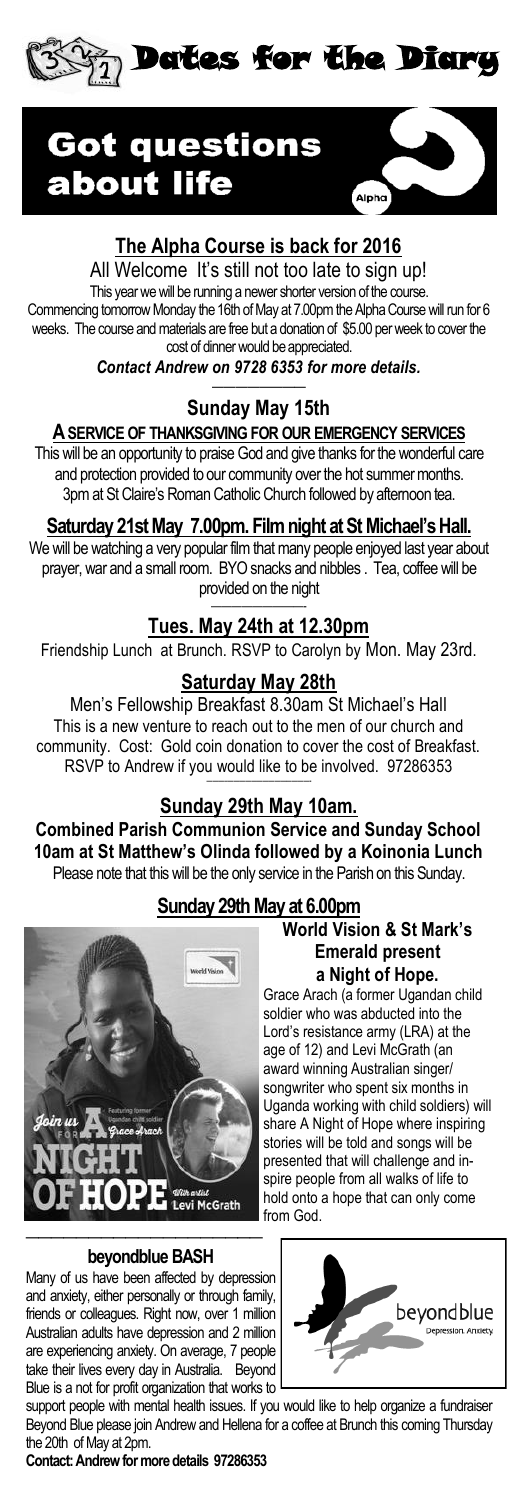



 Today we celebrate the birth of the church as God poured out his spirit and breathed life into his church. The Holy Spirit is the helper, comforter or advocate that Jesus told the disciples about in John 14 when he promised he would never leave them alone. *"And I will ask the Father, and he will give you another advocate to help you and be with you forever the Spirit of truth."* John 14:16-17

 In the original Greek of the New Testament the word is paracletos. The word has been translated Advocate, Counselor, Comforter, and Intercessor, but each of those expresses only one facet of parakletos. The original readers of this Gospel would have heard the full richness of its various meanings.

 As I did my usual google search for an image to paste onto this page I was surprised to discover that Paraclete is now a brand name used for the kind of full protective military armour used by modern soldiers in combat. At first I was a little shocked but the more I thought about it the more I concluded that this was indeed another great image for the Holy Spirit. Because not only does the presence of the Holy Spirit give us life, it also full protects, shields and equips us for all that the world throws up at us as believers.

 Today as we celebrate Pentecost remember Jesus promise that he would never leave us on our own and that the presence of his Holy Spirit dwelling in our hearts means that he is always with us to strengthen and guide us as we go out in his name.

Till next time. **Andrew**



**Anniversaries:** 18/5 Molly Spicer, 19/5 Rosa Baker, 20/5 Holly Code



Ursula Burnett would like to express her deepest **Thank you** thanks for all the love, prayer and support she has received following her recent illness.